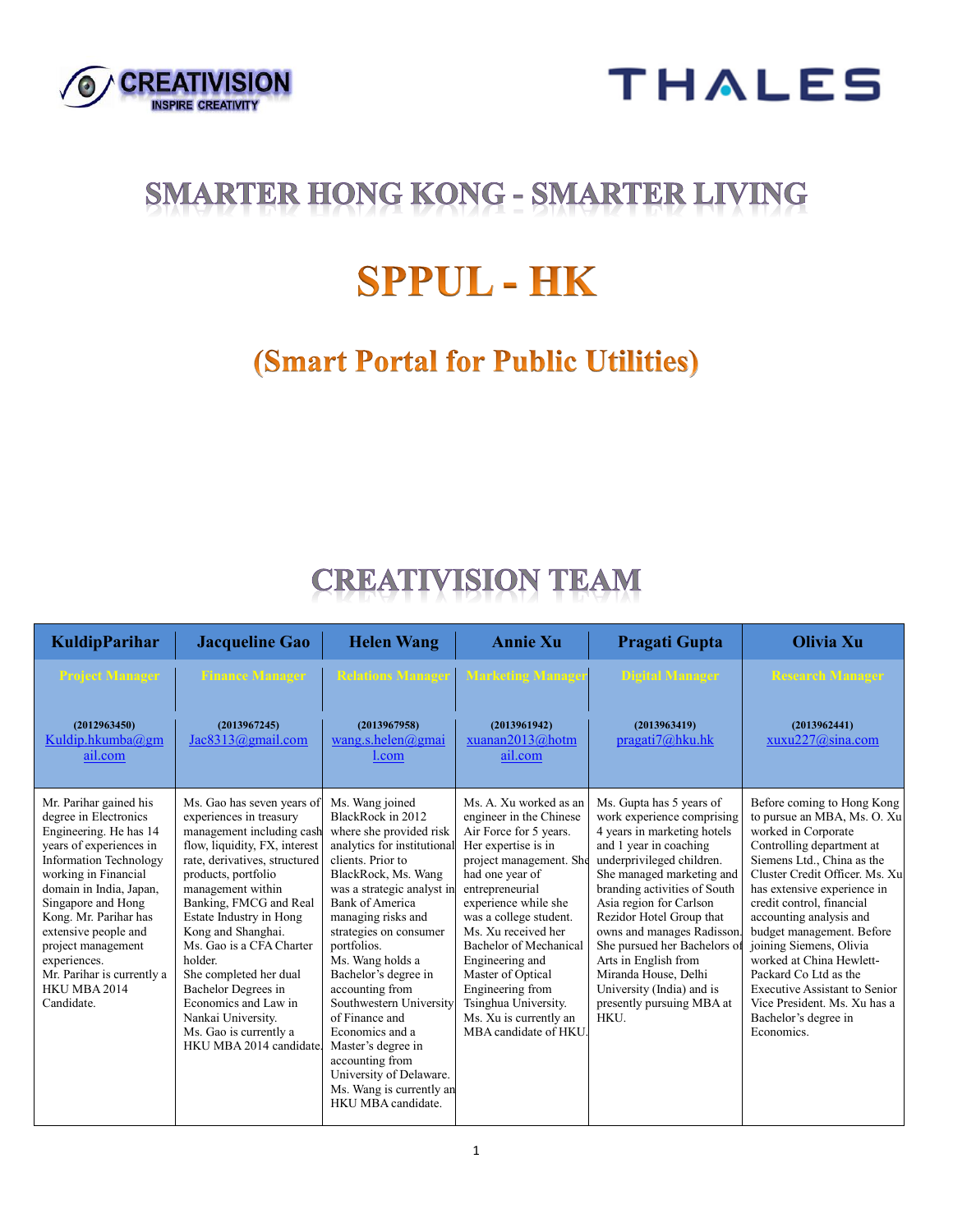



### **1. Problem Statement**

Hong Kong is one of the leading economic and financial centers in the world. Hong Kong has gained numerous high international rankings in various aspects, such as economic freedom, financial and economic competitiveness, quality of life, corruption perception. Its Human Development Index is also ranked within the top 5.

To further improve the quality of life of the its citizens, the HKSAR government is looking for opportunities to better administer the city and achieve the goal of a Smarter Hong Kong for a Smarter Living.

To this extent, as part of the local community, we would like to propose to the government an innovative idea, which consists into a central access platform to interface between citizens or local companies and utility providers. This too would help address challenges that individuals or collectivities face while managing accounts with the service providers separately.

Also the captioned study has been performed in the framework of the HKSAR Government Digital 21 consultation and aims at proposing to the Hong Kong government applicable qualitative and quantitative ideas to address the above mentioned concerns and make Hong Kong a smarter city.

## **2. Business Objectives and Scope**

The goal of this paper is to present a proposal for **SPPUL-HK** (Smart Portal for Public Utilities) as a centralized solution to the Hong Kong citizens for accessing public utility services.

Through the new platform, the Hong Kong citizens would be able to manage their utility usage history and bill payment across all the utility services companies such as water, electricity and gas. In addition, the mobile application of this platform will allow the citizen to access the data from their electronic portable devices such as mobile phones and tablets. This platform also, has the ability of handling electronic payments. It would work as a substitution of the conventional paper-based utility services; therefore, eliminate the usage of the printing paper and associated costs of the paper-based services.

This centralized platform would be accessed or potentially managed by the government to gather valuable information about the consumption patterns of its citizens and local companies and, as a result, to effectively lead decision-making on managing utilities resources. This information can also be useful for educating the citizens on how these utilities can be consumed more efficiently.

The centralized platform can also provide valuable information to the utility providers as well as other companies and corporates subject to privacy agreement to access confidential data or public data.

## **3. Sponsorship and Guidance**

**Thales Group**, a French multinational group that designs and builds large-scale mission-critical systems and provides services for the aerospace, defence, transportation and security markets is the sponsor for this project partnering with the MBA students from The University of Hong Kong. **Mr. Ludovic Lang** (**Marketing & BD Director, Thales Transport & Security (Hong Kong) Ltd.**) is the primary contact person from Thales providing his valuable guidance on the proposal of this project.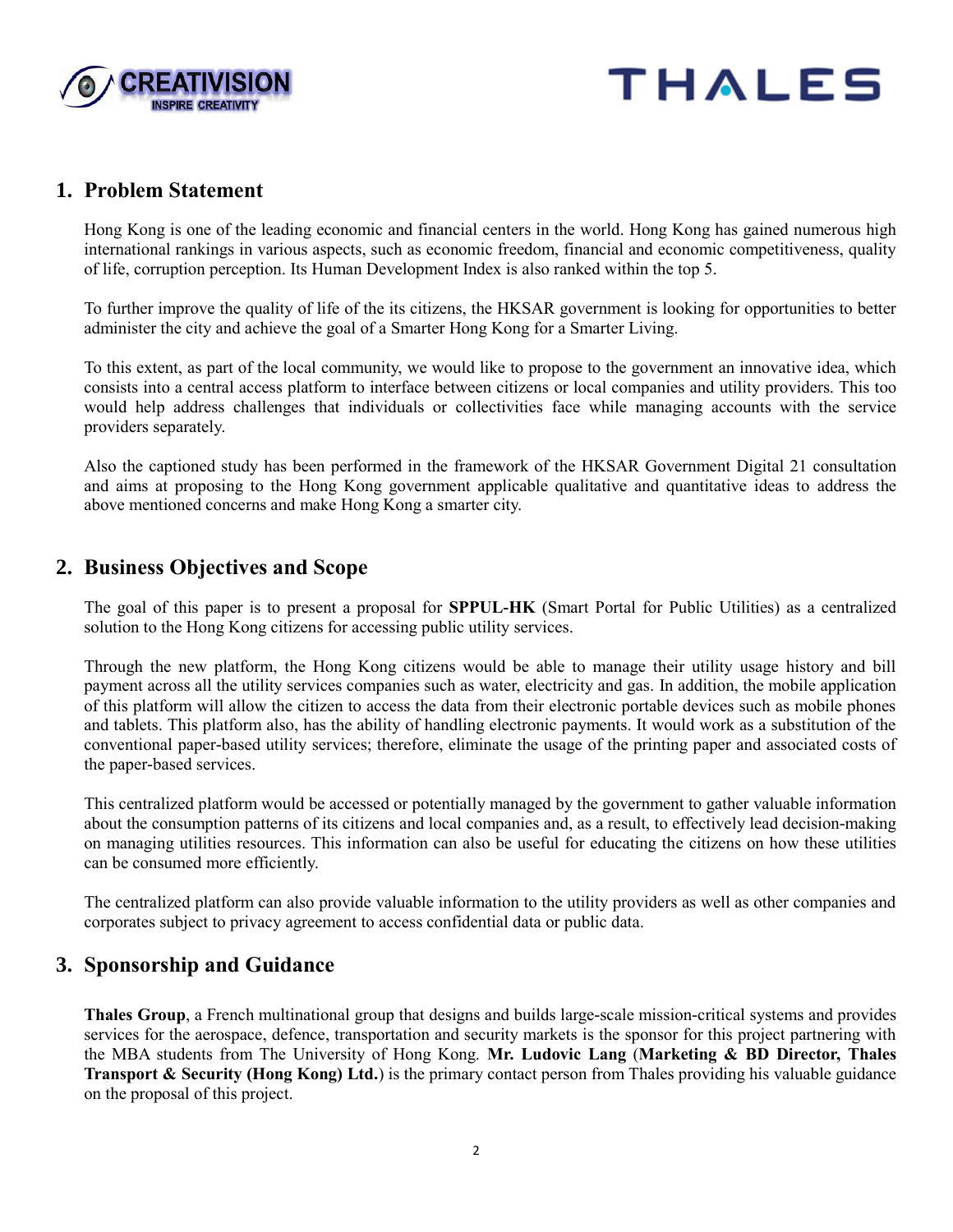



## **4. Market Overview, Sizing and Segmentation**

Hong Kong has been a pioneer in the deployment of information and communications technologies. As per World Economic Forum, **Hong Kong takes the top spot of the Financial Development Index for the first time**, overtaking the United States and the United Kingdom. In terms of technology readiness, its **ranked 12th** (among 142**) in availability of latest technologies** and **No. 1 in Internet bandwidth**.

Adoptions of advanced technology in e-commerce and government service are well received by consumers, citizens and businesses. On Innovation metrics, it is ranked 27th for government's procurement of advanced technology products. With the rapid progress in technology and application development, as well as higher expectation from consumers, the market potential is considerable and can generate great value in future.

Our project will target both the public sector and the private sector of Hong Kong market. For the public sector, Hong Kong government and public service providers will benefit from our proposed solution by having an integrated platform for information management. In the private sector, we provide Hong Kong citizens with a one-stop service platform that will improve efficiency and information transparency.

The demographics of Hong Kong can be categorized in below ways:

- a) Nationality 93.6% ethnic Chinese and 6.4% from other groups –south Asians, Americans, British, French, Korean, Japanese etc. Many expatriates live and/or travel in and out of Hong Kong.
- b) Age majority of population lies between 45-54 years, followed by 35-44, and 25-34 and others.
- c) Gender overall the no. of females outnumber the males.
- d) Housing Half of households are Private permanent housing and rest is public rental housing or temporary housing.
- e) Occupation Associate professionals 19.5, Clerical support workers 13.8, Service and sales workers 16.5 followed by other occupations.



#### **MARKET SEGMENTATION**

#### **MARKET SIZE AND PLAYERS**

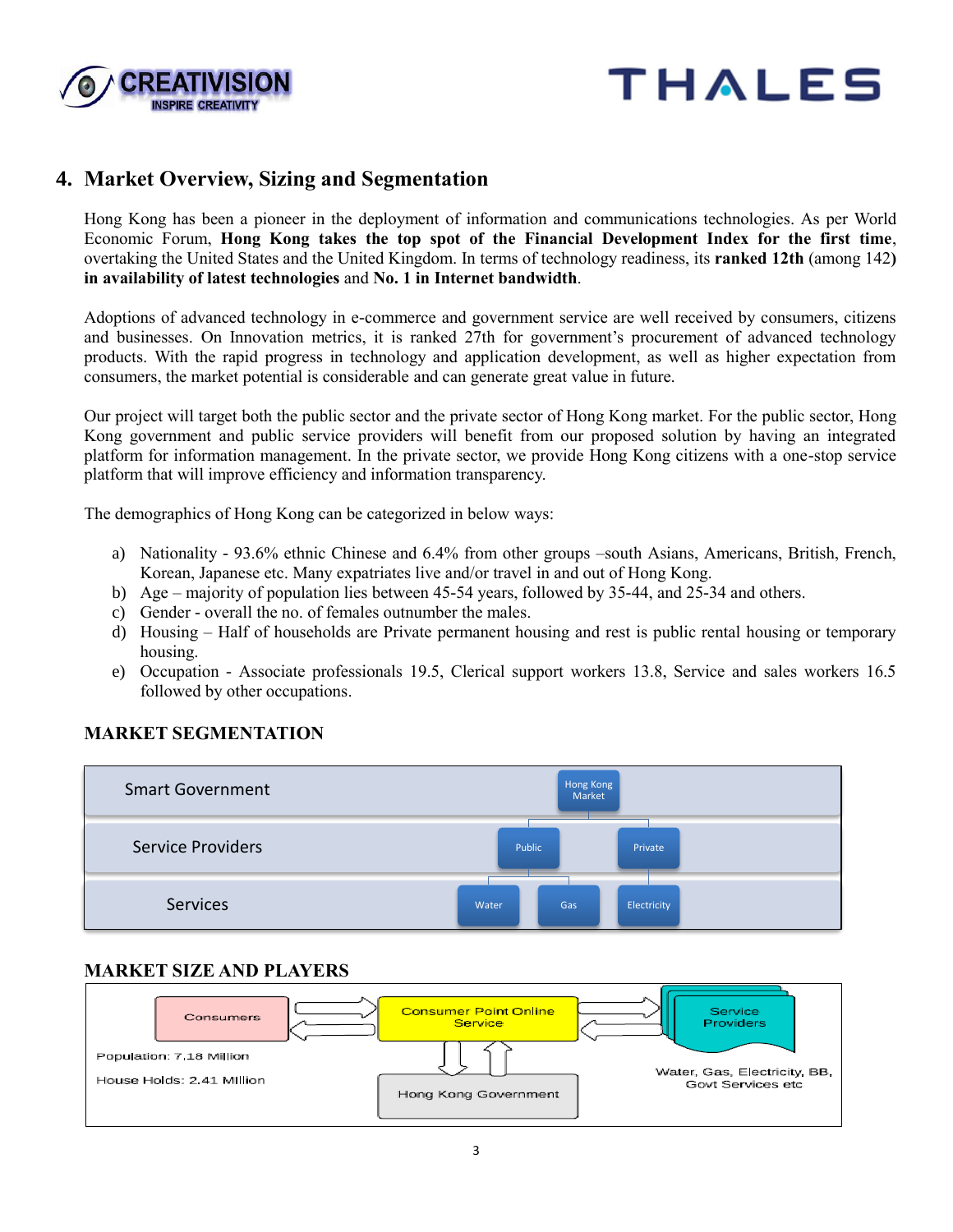



## **5. Competitive Analysis**

Utility services are provided by the public companies that are owned by the government. Therefore, a centralized utility management platform will benefit both the government and consumers for the following reasons:

#### **1. Government:**

- a) Large data generated by the users can be analyzed in order to provide better forecasts on the utility usage.
- b) Government and private utility providers can save costs by consolidating the resources for the overall management of the system, including but not limited to billing, communications, hotline, etc.
- c) The platform can potentially provide advertising opportunities for new business streams or for consumer awareness enhancement or other communication campaign.

#### **2. Consumers:**

- a) Better customer experience from the ease of paying multiple bills on multiple utility platforms.
- b) Centralized system will eliminate the duplications of making service change requests.
- c) User friendly interface, environment friendly application, single login, password and profile for multiple applications

We could potentially take the advantage of the early bidder of this project with the Hong Kong government and our credibility can be identified by the backing of THALES, which is already a well-established solution provider for various services to Hong Kong.

New competitors in this market would need to face the entry barriers as to how to establish the partnership with the government.

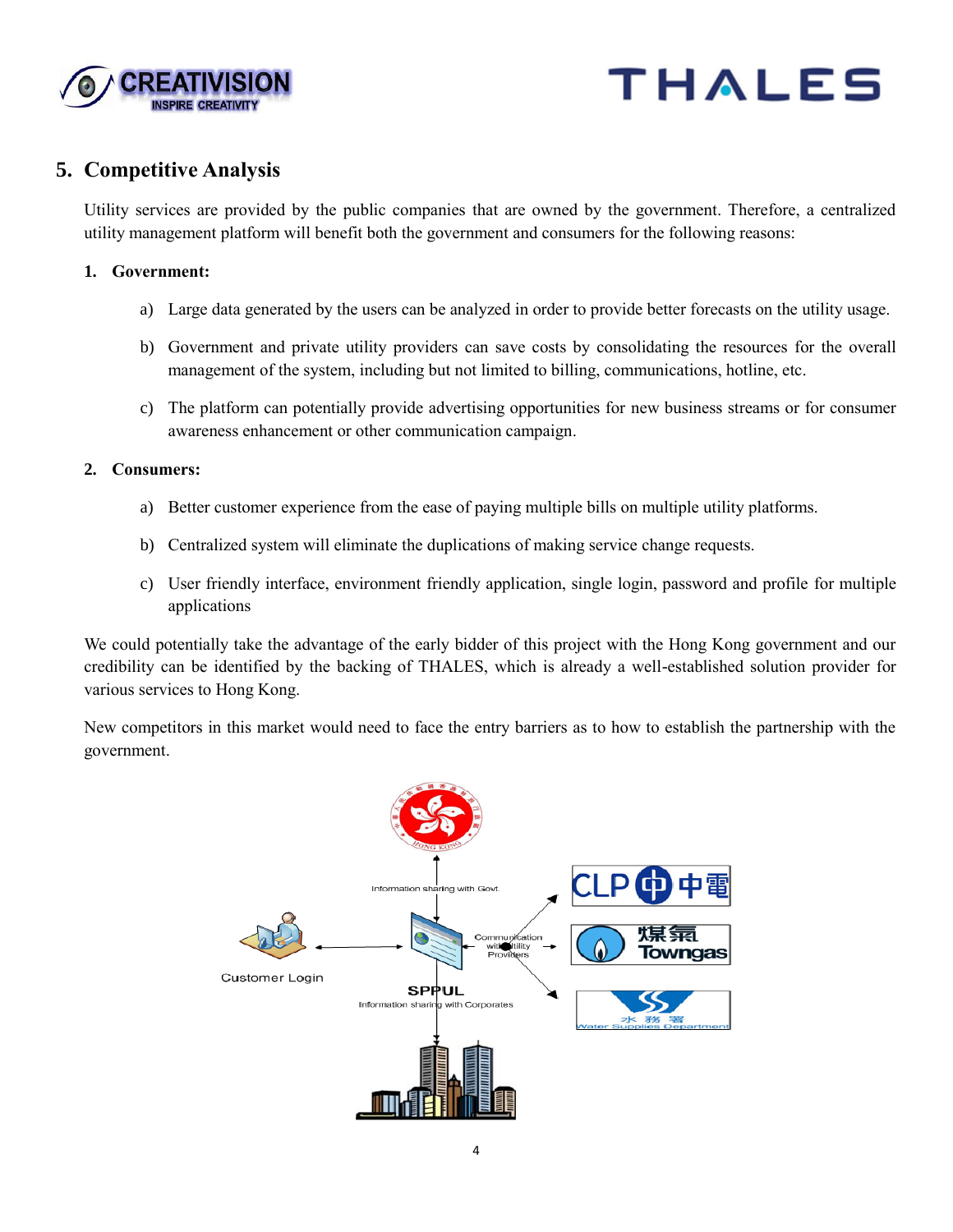



## **6. Business Model**

| <b>Key Partners</b>                                                                                                       | <b>Key Activities</b>                                                                                                                                                                                                                                                                                                                                                                                                                                                                                                                                               | <b>Value Propositions</b>                                                                                                                                                                                                                                                                            | <b>Customer</b>                                                                                                                                                                                                                                                                                                           | <b>Customer Segments</b>                                                                |  |
|---------------------------------------------------------------------------------------------------------------------------|---------------------------------------------------------------------------------------------------------------------------------------------------------------------------------------------------------------------------------------------------------------------------------------------------------------------------------------------------------------------------------------------------------------------------------------------------------------------------------------------------------------------------------------------------------------------|------------------------------------------------------------------------------------------------------------------------------------------------------------------------------------------------------------------------------------------------------------------------------------------------------|---------------------------------------------------------------------------------------------------------------------------------------------------------------------------------------------------------------------------------------------------------------------------------------------------------------------------|-----------------------------------------------------------------------------------------|--|
| HK Utility Providers<br>1)<br>HK government<br>2)<br><b>Investment Partners</b><br>3)<br>(Either VC and/or<br>Government) | Account Management<br>1)<br>(Merging accounts / New<br>Account Opening)<br>Account Profile<br>2)<br>management.<br>Central Bill Viewing<br>3)<br>Payment Channel<br>4)<br>Consumption profiling<br>5)<br>Awareness generation<br>6)<br>using predefined profiles.<br>7) Data providing to<br>government fro smart<br>decision making.<br><b>Key Resources</b><br>Software developers and<br>1)<br>System integrators<br>IT Teams across utility<br>(2)<br>providers<br>Government Task Force<br>3)<br>Customer and utility<br>4)<br>provider relationship<br>staff. | 1) User friendly and easy<br>access.<br>2) Easy and secure access<br>for the consumers using<br>Digital ID<br>3) One step login for<br>utilities.<br>4) Central information<br>repository.<br>5) Cost saving for utility<br>providers.<br>Support green<br>6)<br>environment by using<br>less paper. | <b>Relationships</b><br>Common platform for all<br>1)<br>utility access for the<br>Hong Kong citizens.<br>Government supervised<br>2)<br>relationship between<br>customer and utility<br>providers.<br><b>Channels</b><br>Online portal and Mobile<br>1)<br>application.<br>2) Kiosk access to less tech<br>savvy people. | 1) Hong Kong<br>Households<br>2) Utility providers<br>Corporates<br>3)<br>4) Government |  |
| <b>Cost Structure</b>                                                                                                     |                                                                                                                                                                                                                                                                                                                                                                                                                                                                                                                                                                     | <b>Revenue Streams</b>                                                                                                                                                                                                                                                                               |                                                                                                                                                                                                                                                                                                                           |                                                                                         |  |
| government).<br>2) Salaries and Office setup cost.<br>Savings:<br>More effective labour utilization.<br>2.                | <b>Expenditure: (Government and Utility provider shared investments)</b><br>1) Hardware Cost. Data Centre (Possibly using cloud platform provided by HK<br>3) Large upfront investment into fixed assets and ongoing maintenance cost.<br>Saving on paper for printing bills and associated expenses.                                                                                                                                                                                                                                                               | 1) Fee per transaction from the utility providers.<br>Advertisement and promotions.<br>(2)                                                                                                                                                                                                           |                                                                                                                                                                                                                                                                                                                           |                                                                                         |  |

## **7. Marketing and Online Strategy**

The marketing plan will focus primarily on Hong Kong citizens to generate the awareness about this online portal targeting to consolidate their utility accounts under one single umbrella:

#### **Action plan:**

#### **1. Customer Awareness Campaign:**

- a) Through government channels like Free to Air TV Channels etc.
- b) Advertisement in the MTR
- c) Social media like Facebook and Twitter
- d) Advertisement on MyGovHK.com website

#### **2. B2B Marketing for private utilities**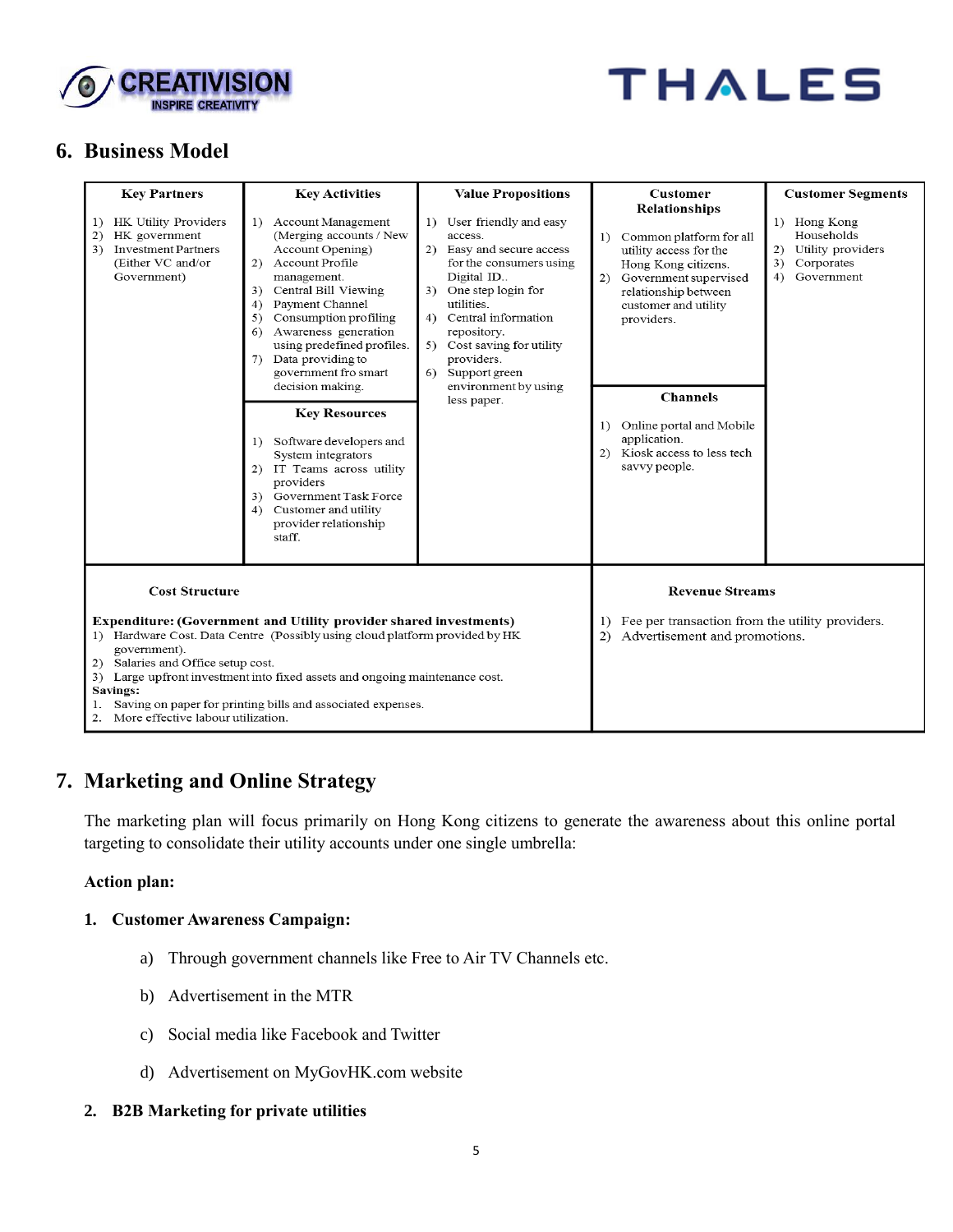



The B2B consumer is the private utility provider for electricity namely HK Electric/ CLP Power. The aim of B2B marketing communications is to support the company's sales effort and improve its profitability. B2B marketing communications strategies for HK electric can include marketing activities such as advertising, [public relations,](http://en.wikipedia.org/wiki/Public_relations) drafting collaterals and posters, re-branding of logos and bill format etc. As the technology is advancing, it is impertinent to explore interactive services such as website design, search engine optimization. There can other services that can be provided such as market research services, training programs on how to deal with consumer queries.

#### **The process can be as below:**

- a. Market Research
- b. Positioning strategy
- c. Marketing campaign planning
- d. Adapting to online marketing mediums
- e. Calculate revenue generation and benefit from new marketing plan

## **8. Financial Model**

Based on our financial model, we expect that the payback period is going to be 4.52 years for the project, with a NPV of \$1,302,783.17 and an IRR of 53%. The initial investment of the project is projected to be \$330,000, which includes hardware, software, office expenses, salaries and working capitals. We are going to fund the project with 50% equity and 50% bank loans. For the first year we are in development stage, thus there would be no revenue generated. Starting from year 2, we charge each of the service provider \$0.50 per bill payment. Another revenue stream would be would be able to break even in year 3. The income statement of the project is as follows:

| <b>Income Statement</b>          |             |             |         |             |         |              |         |             |         |
|----------------------------------|-------------|-------------|---------|-------------|---------|--------------|---------|-------------|---------|
|                                  | Year 1      | Year 2      |         | Year 3      |         | Year 4       |         | Year 5      |         |
|                                  | 2014        | 2015        | Var (%) | 2016        | Var (%) | 2017         | Var (%) | 2018        | Var (%) |
| Revenues                         | 0           | 464516.13   | N/A     | 1029032.3   | 122%    | 1593548.4    | 55%     | 2290322.6   | 44%     |
| <b>Marketing Expenses</b>        | 0           | 100000      | N/A     | 100000      | 0%      | 50000        | $-50%$  | 50000       | 0%      |
| <b>Salaries</b>                  | 100000      | 102000      | 2%      | 120000      | 18%     | 124800       | 4%      | 130000      | 4%      |
| Web Storage                      | 2000        | 2000        | 0%      | 2000        | 0%      | 2000         | 0%      | 2000        | 0%      |
| Office                           | 100000      | 100000      | 0%      | 110000      | 10%     | 110000       | 0%      | 120000      | 9%      |
| SG&A                             | 36000       | 36000       | 0%      | 39600       | 10%     | 39600        | 0%      | 39600       | 0%      |
| <b>Operating Income (EBITDA)</b> | $-238000$   | 124516.13   | $-152%$ | 657432.26   | 428%    | 1919948.4    | 192%    | 2631922.6   | 37%     |
| <b>Depreciation Expenses</b>     | $-66000$    | $-66000$    | 0%      | $-66000$    | 0%      | $-66000$     | 0%      | $-66000$    | 0%      |
| <b>EBIT</b>                      | $-304000$   | 58516.129   | $-119%$ | 591432.26   | 911%    | 1853948.4    | 213%    | 2565922.6   | 38%     |
| Interest expense                 | $-8,827.50$ | $-7,062.00$ |         | $-5,296.50$ | $-25%$  | $-3,531.00$  | $-33%$  | $-1,765.50$ | $-50%$  |
| <b>EBT</b>                       | $-312827.5$ | 51454.129   | $-116%$ | 586135.76   | 1039%   | 1850417.4    | 216%    | 2564157.1   | 39%     |
| <b>Income Taxes</b>              | 0.00        | 8489.93     |         | $-96712.40$ |         | $-305318.87$ | 216%    | -423085.92  | 39%     |
| <b>Net Income</b>                | $-312828$   | 59944.06    | $-119%$ | 489423.4    | 716%    | 1545099      | 216%    | 2141071     | 39%     |